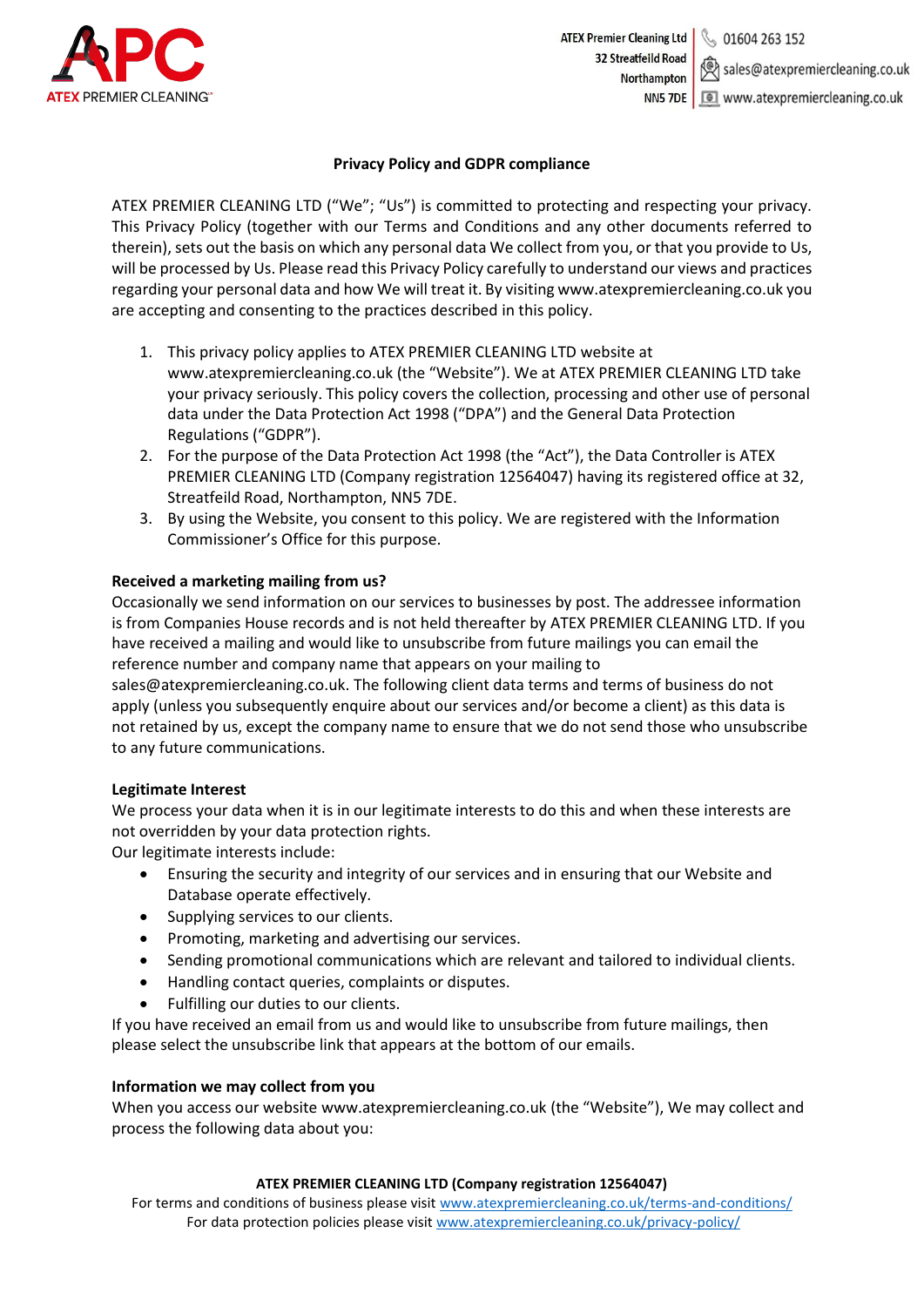

**ATEX Premier Cleaning Ltd** § 01604 263 152 **32 Streatfeild Road** Northampton

sales@atexpremiercleaning.co.uk NN5 7DE | I www.atexpremiercleaning.co.uk

- Information that you provide when you use our Website, including any information you enter whilst using the services provided on our Website. We may also ask you for information when you report a problem with our Website;
- Information that you provide if you contact Us by telephone or in writing. This includes any personal information provided by you that enables Us to keep in touch with you. If you contact us in writing (including email), We may keep a copy of that correspondence or communication;
- Details of any third-party sites accessed via the Website; and
- Details of your visits to the Website and the pages that you access.

# **Use of your information**

- We may hold and process personal data that you provide to us in accordance with the DPA and GDPR.
- The information that we collect and store relating to you is primarily used to enable us to provide our services to you, and to meet our contractual commitments to you. In addition, we may use the information for the following purposes:
	- a) To notify you about any changes to our website, such as improvements or service/product changes, that may affect our service;
	- b) If you are an existing customer, we may contact you with information about goods and services similar to those that were the subject of a previous sale to you;
	- c) Where you have consented to receive such information, to provide information on other parties' products or services that we feel may be of interest to you;
	- d) Where you have consented to receive our e-newsletters, from time to time to provide that to you.

# **Disclosure of your information**

- We may disclose your information to regulatory bodies to enable us to comply with the law and to assist fraud protection and minimise credit risk.
- Where you have consented for us to do so, we may provide your data to selected third parties who may contact you about their goods or services that you may be interested in.
- If you do not want us to use your data for our [or third parties'] use, you will have the opportunity to withhold your consent to this when you provide your details to us on the form on which we collect your data, or you can do so by writing to us at the address detailed in clause 2, or sending us an email to sales@atexpremiercleaning.co.uk at any time.

# **Controlling the use of your data**

• If you have given us consent to use your data for a particular purpose you can revoke or vary that consent at any time. If you do not want us to use your data or want to vary the consent that you have provided you can write to us at the address detailed above or email us at sales@atexpremiercleaning.co.uk at any time.

# **Information we collect about you**

With regard to each of your visits to our site we may automatically collect the following information:

- Technical information, including the Internet protocol (IP) address used to connect your computer to the internet, your login information, browser type and version, time zone setting, browser plug-in types and versions, operating system and platform;
- Information about your visit, including the full Uniform Resource Locators (URL) clickstream to, through and from our site (including date and time); products you viewed or searched for; page response times, download errors, length of visits to certain pages, page interaction

# **ATEX PREMIER CLEANING LTD (Company registration 12564047)**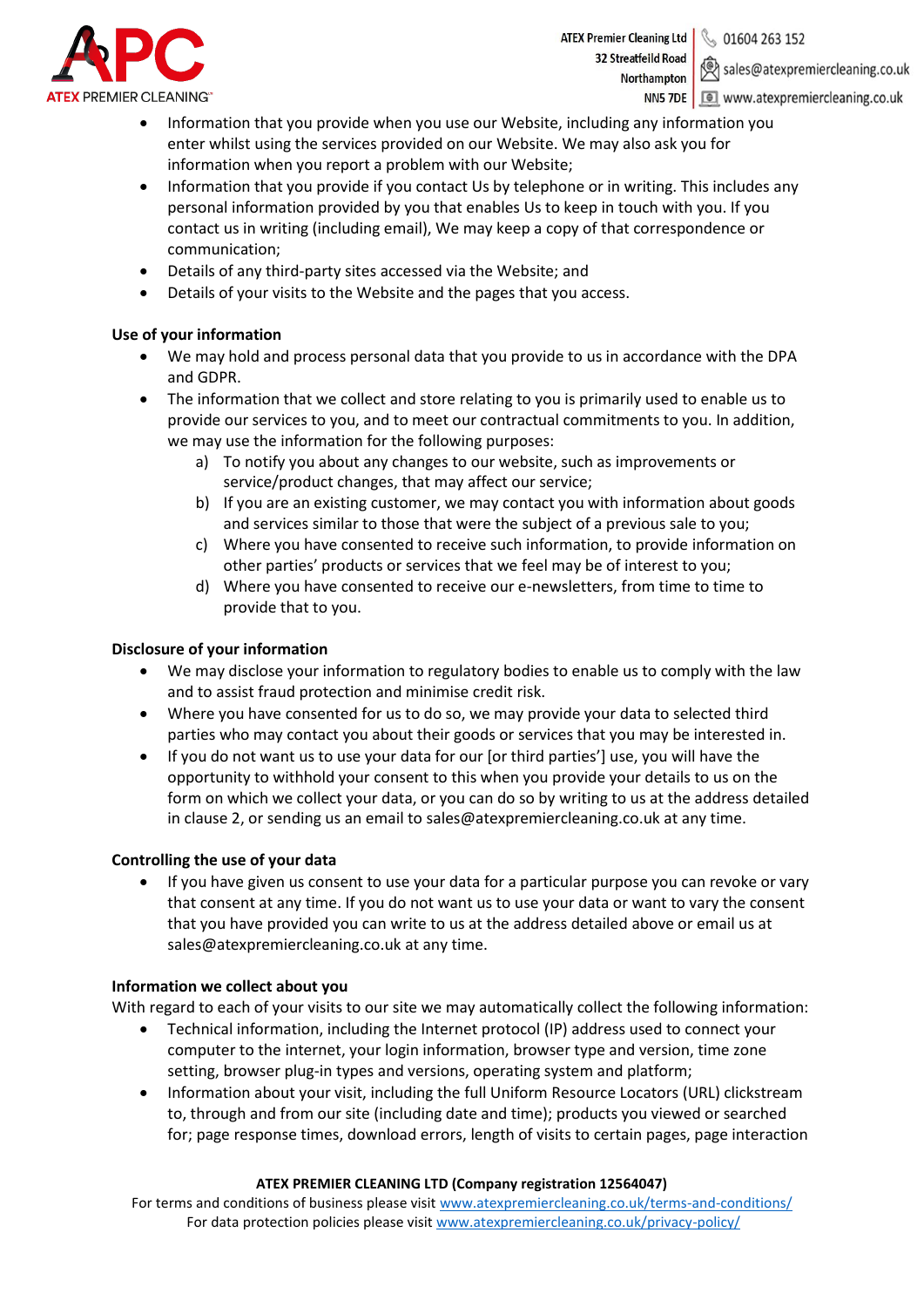

**ATEX Premier Cleaning Ltd** 01604 263 152 **32 Streatfeild Road** Northampton

sales@atexpremiercleaning.co.uk NN5 7DE | I www.atexpremiercleaning.co.uk

information (such as scrolling, clicks, and mouse-overs), and methods used to browse away from the page and any phone number used to call our customer service number; and

• Information we receive from other sources. We may receive information about you if you use any of the other services we provide. In this case we will have informed you when we collected that data that it may be shared internally and combined with data collected on this site.

We are also working closely with third parties (including, for example, business partners, subcontractors in technical, payment and delivery services, advertising networks, analytics providers, search information providers, credit reference agencies) and may receive information about you from them.

If you have provided Us with the personal data of another person, including providing us with their email address, you confirm that he/she consents to the processing of his/her personal data and that you have informed him/her of our identity as a Data Controller and provided him/her with a copy of this Privacy Policy and our Terms and Conditions.

### **Information about our use of cookies**

Our Website may use cookies to distinguish you from other users of our Website. A cookie is a small file of letters and numbers that we store on your browser or the hard drive of your computer if you agree. Cookies contain information that is transferred to your computer's hard drive.

If the Website uses cookies, this will help us to provide you with a good experience when you browse our Website and will also allow us to improve the Website. By using our Website, you agree to our use of cookies.

We may collect information about your mobile phone, computer or other device from which you access the Website including where available your IP address, operating system and browser type.

This is statistical data about our users' browsing actions and patterns and does not identify any individual. We use this data in aggregated form to compile reports and to help us improve the site, such as number of visitors to the site, where visitors have come to the site from and the pages they visited.

You may block cookies by activating the setting on your browser that allows you to refuse the setting of all or some cookies. However, if you use your browser settings to block all cookies (including essential cookies) you may not be able to access all or parts of our Website. Unless you have adjusted your browser setting so that it will refuse cookies, if the Website uses cookies, our system will issue cookies as soon you visit it.

- We may hold and process personal data that you provide to us in accordance with the DPA and GDPR.
- The information that we collect and store relating to you is primarily used to enable us to provide our services to you, and to meet our contractual commitments to you. In addition, we may use the information for the following purposes:
- To notify you about any changes to our website, such as improvements or service/product changes, that may affect our service;
- If you are an existing customer, we may contact you with information about goods and services similar to those that were the subject of a previous sale to you;
- Where you have consented to receive such information, to provide information on other parties' products or services that we feel may be of interest to you;

#### **ATEX PREMIER CLEANING LTD (Company registration 12564047)**

For terms and conditions of business please visit [www.atexpremiercleaning.co.uk/terms-and-conditions/](http://www.atexpremiercleaning.co.uk/terms-and-conditions/) For data protection policies please visit [www.atexpremiercleaning.co.uk/privacy-policy/](http://www.atexpremiercleaning.co.uk/privacy-policy/)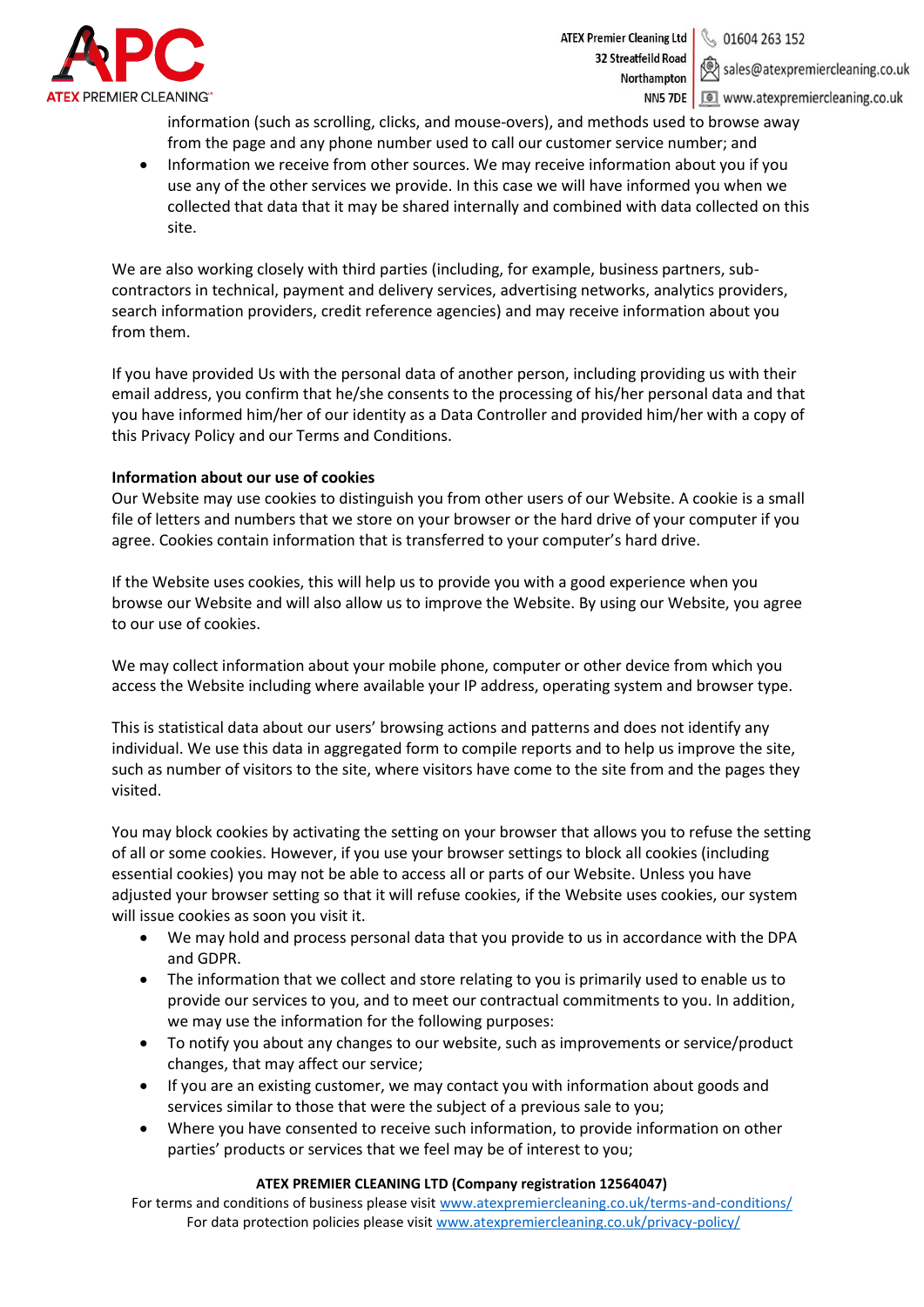

sales@atexpremiercleaning.co.uk NN5 7DE | I www.atexpremiercleaning.co.uk

Where you have consented to receive our e-newsletters, from time to time to provide that to you.

## **Location and retention of your information**

We take appropriate measures to ensure that any information collected from you is kept secure and kept only for so long as is necessary for the purpose for which such information is used.

If any of your personal data changes, or if you have any questions about how We use data collected which relates to you, please contact Us using the details below.

We will endeavour to update your personal data within seven (7) working days of any new or updated personal data being provided to Us, in order to ensure that the personal data We hold about you is as accurate and up to date as possible.

Where we have given you (or where you have chosen) a password, which enables you to access certain parts of our Website, you are responsible for keeping this password confidential. We ask you not to share a password with anyone.

All information you provide to us is stored on our secure servers. Any payment transactions will be encrypted. Unfortunately, the transmission of information via the internet is not completely secure. Although we will do our best to protect your personal data, we cannot guarantee the security of your data transmitted to our Website; any transmission is at your own risk. Once we have received your information, we will use strict procedures and security features to try to prevent unauthorised access.

By submitting your personal data, you agree to transfer, storing or processing of your information. We will take all steps reasonably necessary to ensure that your data is treated securely and in accordance with this privacy policy.

# **Uses made of your information**

We use information held about you in the following ways:

- To ensure that content from our Website is presented in the most effective manner for you and your device;
- To provide you with information, products and/or services that you request from Us or which We feel may interest you. Where we do so, we will only contact you by email or post;
- To carry out our obligations arising from any contracts entered into between you and Us;
- To allow you to participate in any interactive features of our Website, when you choose to do so;
- To provide you, or permit selected third parties to provide you, with information about goods or services we feel may interest you. If you are an existing customer, we will only contact you by electronic means (e-mail or SMS) with information about goods and services similar to those which were the subject of a previous sale or negotiations of a sale to you. If you are a new customer, and where we permit selected third parties to use your data, we (or they) will contact you by electronic means only if you have consented to this. If you do not want us to use your data in this way, or to pass your details on to third parties for marketing purposes, please tick the relevant box situated on the form on which we collect your data;

## **ATEX PREMIER CLEANING LTD (Company registration 12564047)**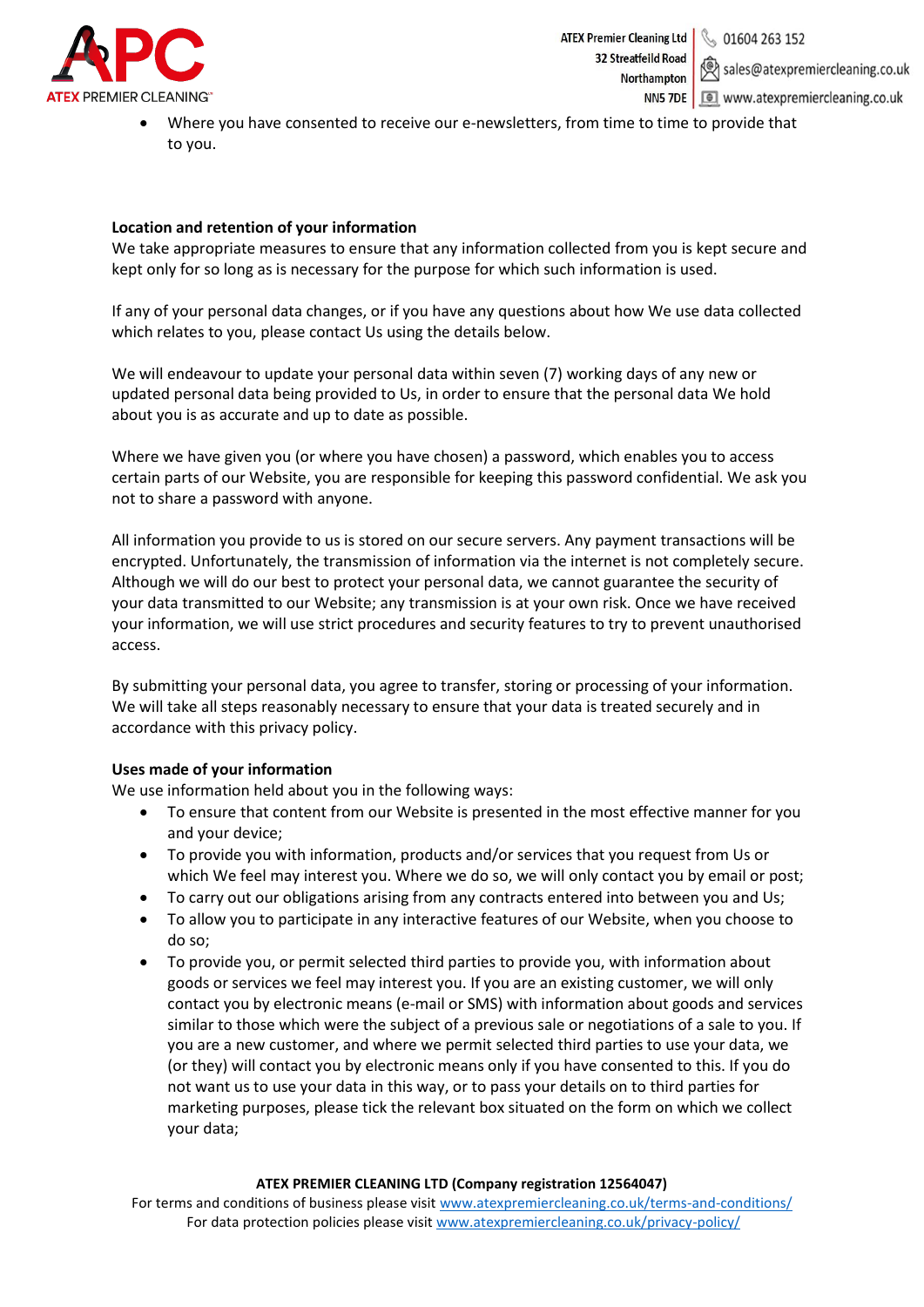

**ATEX Premier Cleaning Ltd** 01604 263 152 **32 Streatfeild Road** Northampton

sales@atexpremiercleaning.co.uk

NN5 7DE | I www.atexpremiercleaning.co.uk

- Information we receive from other sources. We may combine this information with information you give to us and information we collect about you. We may us this information and the combined information for the purposes set out above (depending on the types of information we receive); and
- To notify you about changes to our services.

If you do not wish to receive communications from Us, please contact us at sales@atexpremiercleaning.co.uk or select the opt-out option in our emails.

### **Disclosure of your information**

We may disclose your personal information to any member of our group, which means our subsidiaries, our ultimate holding company and its subsidiaries as defined in section 1159 of the UK Companies Act 2006.

We may disclose your personal information to third parties:

- Business partners, suppliers and sub-contractors for the performance of any contract we enter into with you;
- Analytics and search engine providers that assist us in the improvement and optimisation of our site;
- Credit reference agencies for the purpose of assessing your credit score where this is a condition of us entering into a contract with you;
- In the event that We sell or buy any business or assets, in which case We may disclose your personal data to the prospective seller or buyer of such business or assets;
- If We or substantially all of our assets are acquired by a third party, in which case personal data held by it about our customers will be one of the transferred assets;
- If We are under a duty to disclose or share your personal data in order to comply with any legal obligation or in order to enforce or apply our Terms and Conditions and other agreements; or
- To protect the rights, property or safety of ATEX PREMIER CLEANING LTD, our customers or others.

### **Access to your information, correction and removal**

You have the right to ask Us not to process your personal data for marketing purposes. We will usually inform you (before collecting your data) if We intend to use your data for such purposes. You can exercise your right to prevent such processing at any time by contacting Us using the contact details below.

The Act gives you the right to access, correct or request the removal of information held about you. For access requests your information will be provided within 30 days of your initial request. If your request is deemed unfounded or excessive we may notify you that there will be an administrative cost for providing this access request.

If you would like a copy of some or all of your personal information held, to correct information or to request the data removal, please contact Us on the contact details in the footer of this policy.

Please note that, we are required by our professional indemnity insurers to retain certain client data for a period of time following and during our client engagement. If your request for data removal is within this timeframe we will notify you, and we will remove all data which does not conflict with this obligation.

#### **ATEX PREMIER CLEANING LTD (Company registration 12564047)**